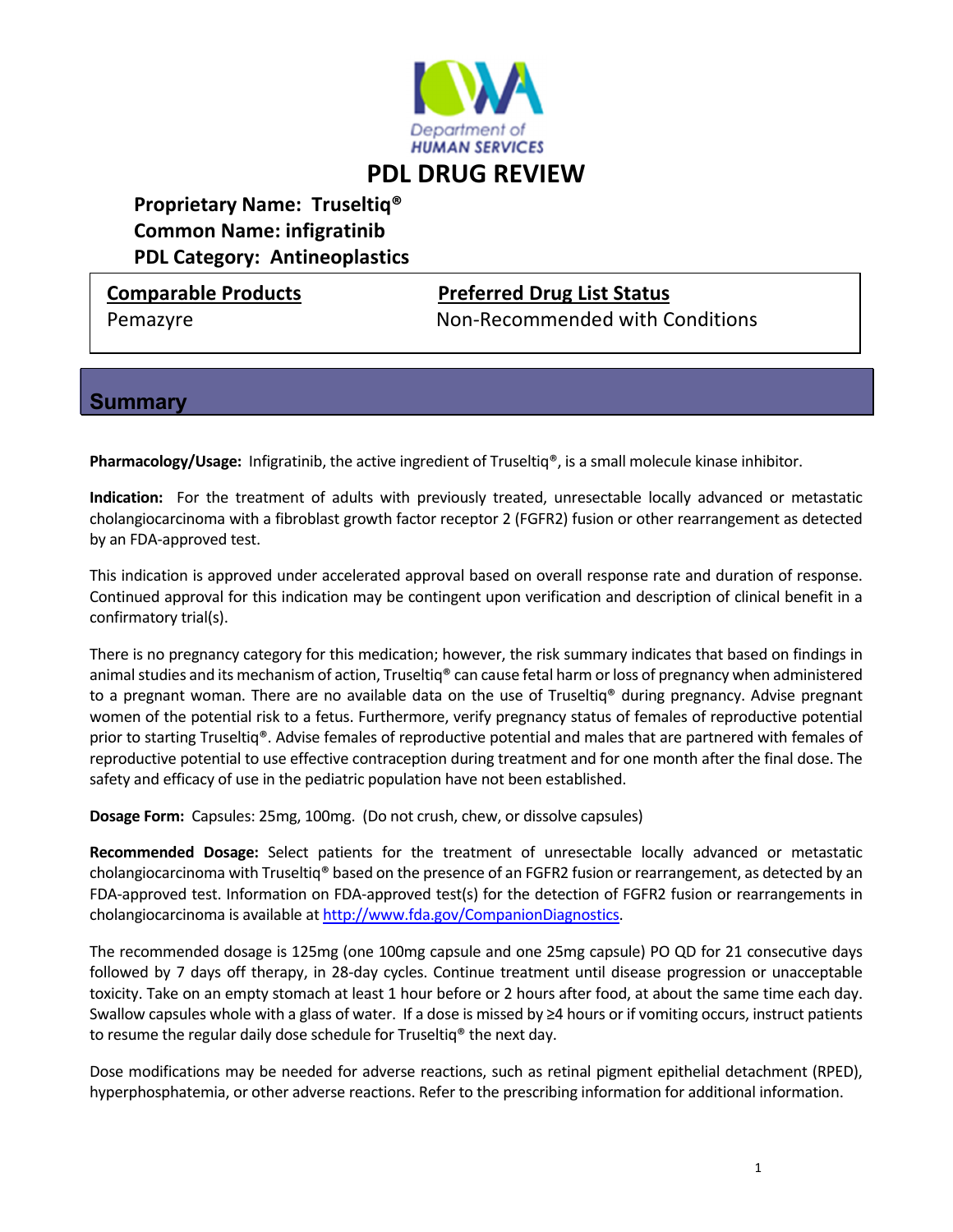The recommended dosage for patients with mild to moderate renal impairment is 100mg PO QD for 21 consecutive days followed by 7 days off of therapy, in 28‐day cycles. The recommended dosage has not been established for patients with severe renal impairment or for patients with end-stage renal disease receiving intermittent hemodialysis. For mild hepatic impairment, the recommended dosage is 100mg QD for 21 consecutive days followed by 7 days off therapy, in 28‐day cycles. For moderate hepatic impairment, the recommended dosage is 75mg QD for 21 consecutive days followed by 7 days off therapy, in 28-day cycles. The recommended dosage of Truseltiq® has not been established in patients with severe hepatic impairment.

**Drug Interactions:** Concomitant use of Truseltiq® with a strong or moderate CYP3A inhibitor may increase infigratinib concentrations. Avoid concomitant use of Truseltiq® with strong or moderate CYP3A inhibitors.

Concomitant use of Truseltiq® with a strong or moderate CYP3A inducer may decrease infigratinib plasma levels, which may reduce Truseltiq<sup>®</sup> anti-tumor activity. Avoid concomitant use of Truseltiq<sup>®</sup> with strong or moderate CYP3A inducers.

The concomitant use of Truseltiq® with a gastric acid reducing agent may decrease infigratinib plasma levels. Avoid concomitant use of Truseltiq® with proton pump inhibitors, H2‐antagonists, and locally‐acting antacids. If coadministration of H2‐antagonists or locally acting antacids cannot be avoided, stagger administration of Truseltiq®. For H2-antagonists, separate administration of Truseltiq® by 2 hours before or 10 hours after. For locallyacting antacids, separate administration of Truseltiq® by 2 hours before or after.

**Box Warning:** There is no box warning listed with this product.

**Common Adverse Drug Reactions:** Listed % incidence for adverse drug reactions= reported % incidence for drug (Truseltiq®) for all grades. Please note that there was no placebo data to compare with in the prescribing information. The most frequently reported adverse event included nail toxicity (57%), alopecia (38%), palmar‐plantar erythrodysesthesia syndrome (33%), dry skin (23%), stomatitis (56%), constipation (30%), abdominal pain (26%), dry mouth (25%), diarrhea (24%), vomiting (21%), nausea (19%), dyspepsia (17%), dry eye (44%), eyelash changes(25%), vision blurred (21%), fatigue (44%), edema (17%), pyrexia (15%), arthralgia (32%), pain in extremity (17%), dysgeusia (32%), headache (17%), decreased appetite (22%), epistaxis (18%), and weight loss (15%). Select laboratory abnormalities included decreased hemoglobin (53%), decreased lymphocytes (43%), decreased platelets (37%), decreased leukocytes (26%), decreased neutrophils (14%), increased creatinine (93%), increased phosphate (90%), decreased phosphate (64%), increased alkaline phosphatase (54%), increased alanine aminotransferase (51%), increased lipase (44%), increased calcium (43%), decreased sodium (41%), increased triglycerides (38%), increased aspartate aminotransferase (38%), increased urate (37%), decreased albumin (24%), increased bilirubin (24%), decreased potassium (21%), increased cholesterol (18%), increased potassium (17%), and decreased calcium (10%).

Truseltiq® can cause retinal pigment epithelial detachment (RPED), which may cause symptoms such as blurred vision. Perform a comprehensive ophthalmic exam including optical coherence tomography (OCT) prior to the start of treatment, at 1 month, at 3 months, and then every 3 months thereafter during treatment. Refer patients for ophthalmic evaluation urgently for onset of visual symptoms, and follow‐up every 3 weeks until resolution or discontinuation of treatment.

Among 351 patients who received Truseltiq® across clinical trials, dry eye occurred in 29% of patients. Treat patients with ocular demulcents (mucoprotective agents) as needed.

Truseltiq® can cause hyperphosphatemia leading to soft tissue mineralization, cutaneous calcinosis, non‐uremic calciphylaxis, vascular calcification, and myocardial calcification. Increases in phosphate levels are a pharmacodynamic effect of Truseltiq®. Of 351 patients treated with Truseltiq® across clinical trials, hyperphosphatemia was reported in 82% of patients based on laboratory values above the upper limit of normal. The median time to onset of hyperphosphatemia was 8 days. Phosphate binders were received by 83% of patients treated with Truseltiq®. Monitor for hyperphosphatemia throughout treatment. Initiate phosphate lowering therapy when serum phosphate level is >5.5mg/dL. For serum phosphate level >7.5mg/dL, withhold Truseltiq® and